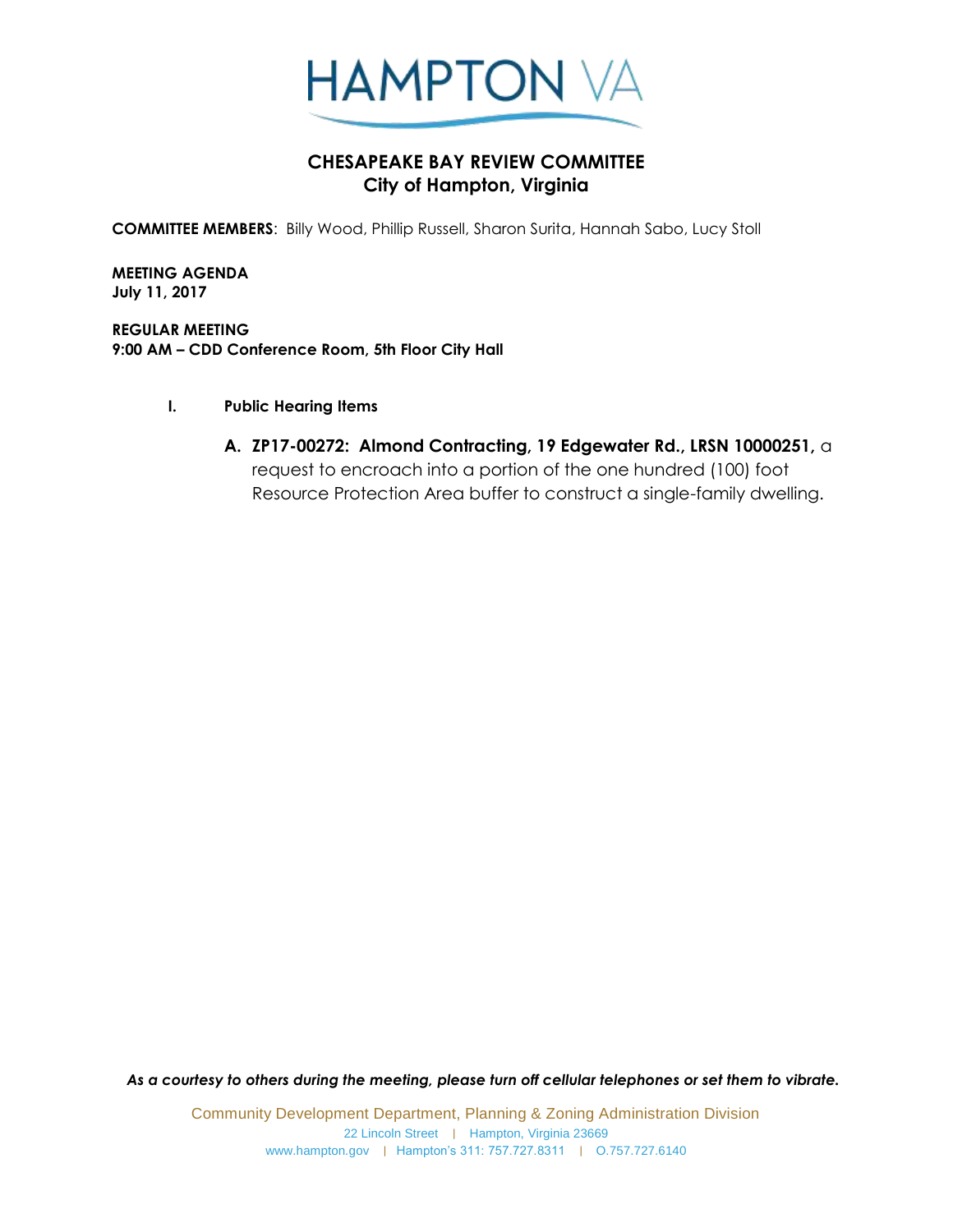

## Application for **Chesapeake Bay Review Committee**

Complete this application in its entirety and submit along with the required materials (listed in Step 2 below) to the following address:

City of Hampton, Community Development Department 22 Lincoln Street, 3rd Floor Hampton, Virginia 23669

| $ZPI7-\infty272$ |
|------------------|
|                  |

OFFICE USE ONLY Date Received:

Application for (check one):

□ Resolution of O-CBD boundary dispute

□ Request authorization to encroach into the RPA buffer for:

□ Non-exempt road or driveway with or crossing the RPA

**M** Development on lot/parcel recorded prior to October 1, 1989 □ Development on lot/parcel recorded October 1, 1989 - May 12, 2004

 $\square$  Exception to the requirements of:

□ Section 9-14 2a, General Performance Criteria □ Section 9-14 2b, Restrictions applicable to the RPA

## 1. PROPERTY INFORMATION

| Address or Location 19 Edgewater Road Hampton A 23664 |                             |  |
|-------------------------------------------------------|-----------------------------|--|
| LRSN $10000251$                                       | Zoning District $R \cdot S$ |  |

## 2. SUBMITTAL REQUIREMENTS & DETAILS

All applications must include:

(1) A recent, to scale physical survey of the property, prepared by licensed surveyor, that must include: a. Environmental Site Assessment: RPA, RMA, IDA buffer areas, RPA features, and wetlands drawn and clearly labeled

- b. Erosion and Sediment Control Plan: Silt Fences, Construction Entrances, etc.
- c. All proposed improvements to the property: new buildings, new roads/infrastructure, etc.

; (2) Water Quality Impact Assessment (see attached); (3) Background Information (property deeds, recorded plats, date stamped photos, prior approvals, etc.); (4) application fee of \$75 for single-family residential uses, \$200 for all other uses, payable to the City of Hampton; (3) a brief written description of hardship or dispute (use following space or submit as a separate document);

Description of request: We would like to build a single for<br>residence within the 100ft APA Buffer. We<br>are trying to maximize our available buil<br>area, while still trying to conform as mu Wations. possible to all i

### Additional information may be required at the Zoning Administrator's discretion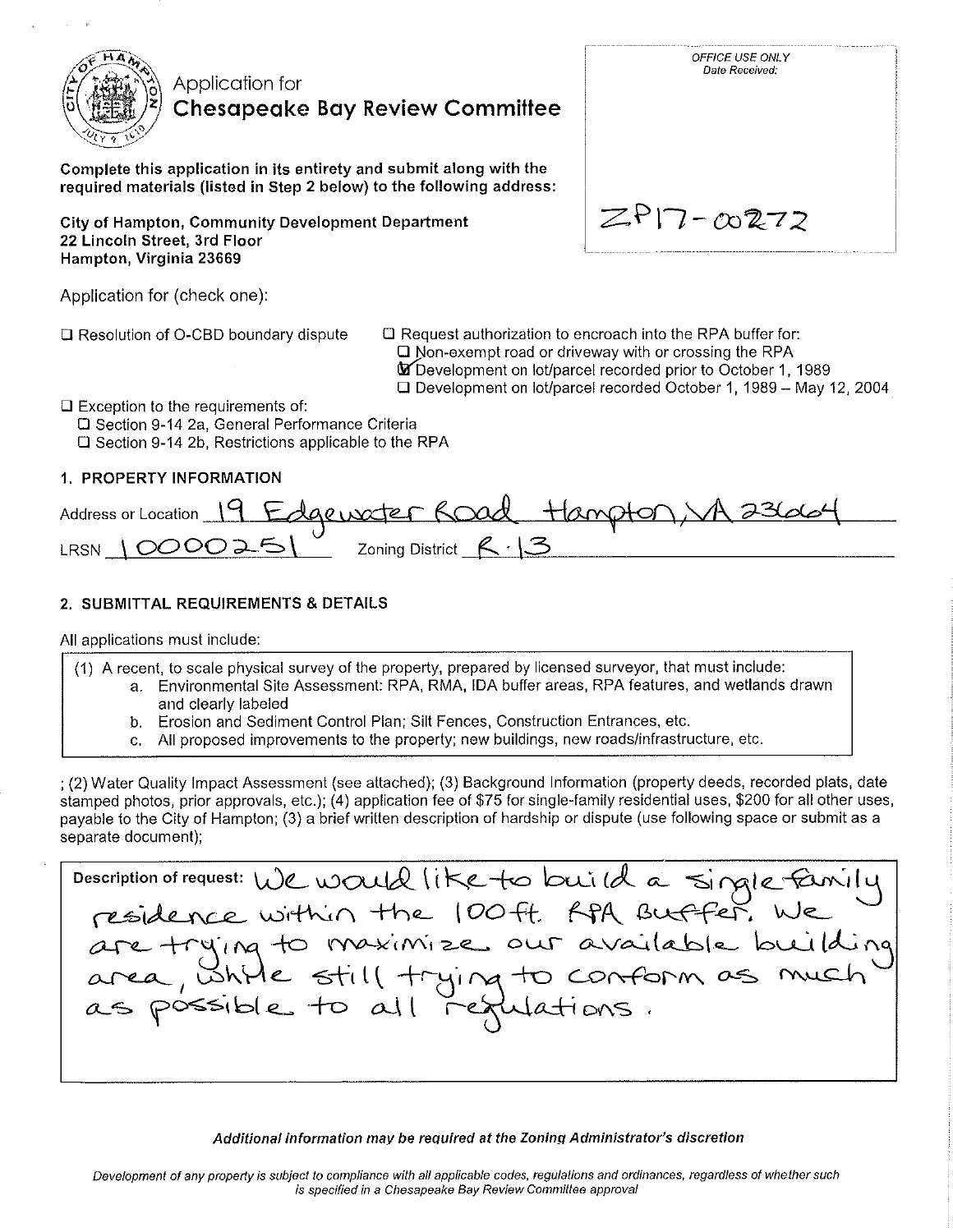| 3. PROPERTY OWNER INFORMATION<br>An individual or a legal entity may be listed | 4. APPLICANT INFORMATION<br>(if different from owner)                                        |
|--------------------------------------------------------------------------------|----------------------------------------------------------------------------------------------|
| Brandon L. Husby<br>Owner's Name Deborah L. Husbu                              | Applicant's Name Almond Contracting                                                          |
| Address 8 GIDOS COUTT                                                          | Address $PO$ $Box$ $182$                                                                     |
| City Hampton State YAZip 23661                                                 | City Seaford State YAZip 23696                                                               |
| Phone (75) 848.9264                                                            | Phone (157) 620-4799                                                                         |
| Email husby 4 @ cox.net                                                        | Email almond cande en yahou. com                                                             |
| 5. APPLICANT AGENT INFORMATION<br>(if different from applicant)                | County/City of Hampton<br>Commonwealth of Virginia                                           |
|                                                                                | The foregoing instrument was acknowledged<br>before me this ZLe day of April, 2017           |
|                                                                                | by Grandon and Departure Husby<br>(name of person seeking acknowledgment)<br>Christo Parters |
|                                                                                | (Signature of Notary)<br>Notary registration number: 1572949                                 |
|                                                                                | My commission expires: 03/31 2021                                                            |
|                                                                                |                                                                                              |
| <b>C. CEDTICLATION COD LEGAL ENTITY DDODEDTY OWNERS</b>                        |                                                                                              |

#### 5. CERTIFICATION FOR LEGAL ENTITY PROPERTY OWNERS Complete this section only if the property owner is not an individual but rather a legal entity such as a corporation, trust, LLC,

partnership, diocese, etc. as specified in Step 3 above.

"I hereby submit that I am legally authorized to execute this application on behalf of the fee-simple owner of this property. I have read this application and it is submitted with my full knowledge and consent. I authorize city staff and representatives to have access to this property for inspection. The information contained in this application is accurate and correct to the best of my knowledge."

Name(s), title(s), signature(s), and date(s) of authorized representative(s) of entity (attach additional page if necessary):

| Name of Legal Entity _________________________ |                                       |
|------------------------------------------------|---------------------------------------|
|                                                | lts (title) ______________________    |
| Signature                                      | Date                                  |
| Name (printed) ______________                  | . Its (title) _______________________ |
| Signature                                      | Date                                  |

#### 6. CERTIFICATION FOR INDIVIDUAL PROPERTY OWNERS

 $\sim 10^{11}$  km  $^{-1}$ 

 $\mathbb{R}^2$ 

 $\mu$  .

Complete this section only if the property owner is an individual or individuals.

"I hereby submit that I am the fee-simple owner of this property. I have read this application and it is submitted with my full knowledge and consent. I authorize city staff and representatives to have access to this property for inspection. The information contained in this application is accurate and correct to the best of my knowledge."

Name(s), signature(s), and date(s) of owner(s) (attach additional page if necessary):

| Signed by: Name (printed) Brand on                                   |                 |
|----------------------------------------------------------------------|-----------------|
| Signature                                                            | 4/26/17<br>Date |
| Name (printed)                                                       |                 |
|                                                                      | Date            |
| CHRISTINE M. PAPPEI<br>NOTARY PUBLIC<br><b>REGISTRATION #7572949</b> |                 |
| COMMONWEALTH OF VIRGINIA<br><b>MY COMMISSION EXPIRES</b><br>2021     |                 |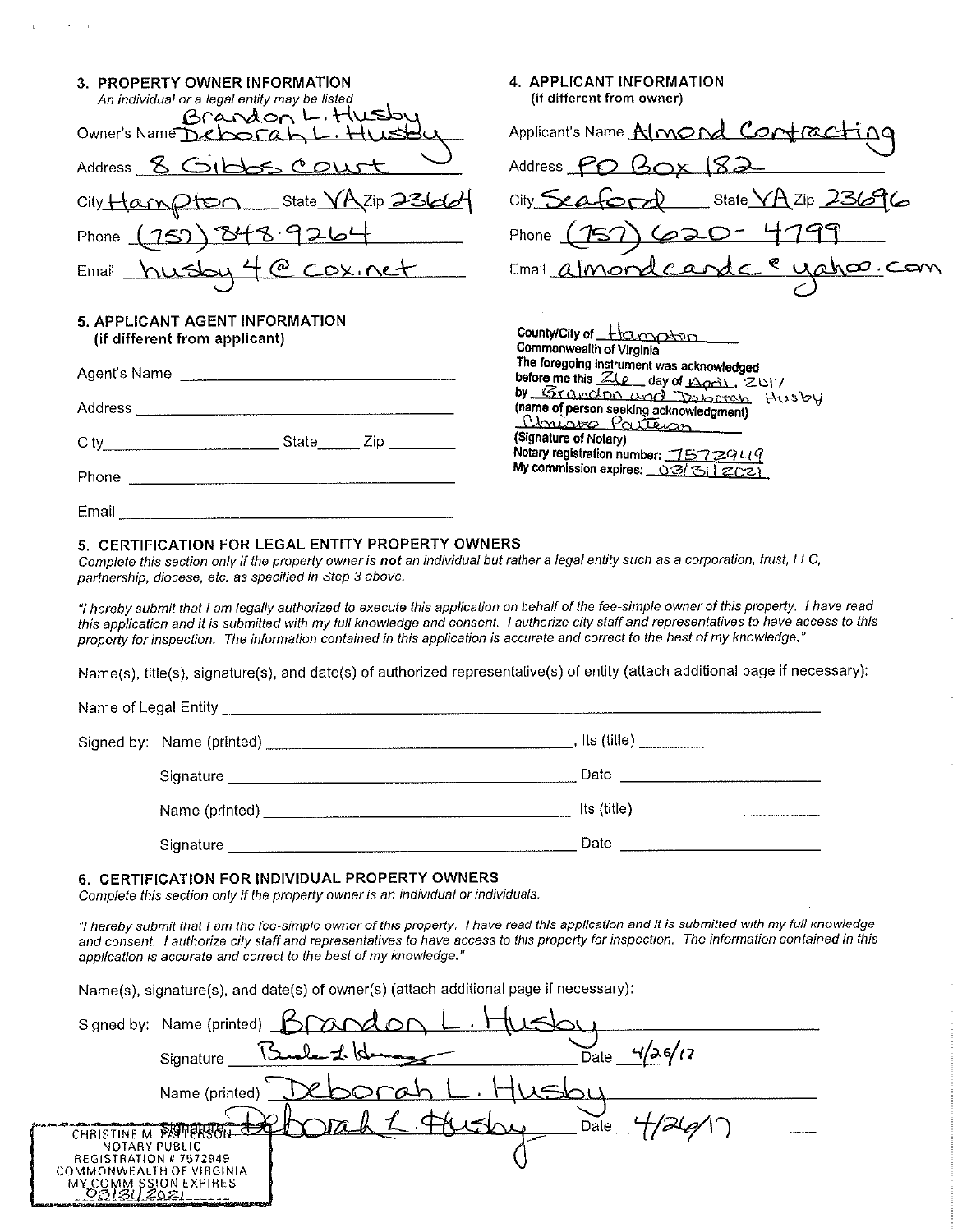# **CITY OF HAMPTON· CHESAPEAKE BAY REVIEW COMMITTEE STAFF EVALUATION**

| <b>Meeting Date</b> | <b>Prepared By: Matt Smith, Senior Zoning Official</b> | 727-6077 |
|---------------------|--------------------------------------------------------|----------|
| July 11, 2017       |                                                        |          |

**Case:** Chesapeake Bay Review (ZP17-00272)**Location:** 19 Edgewater Rd. (LRSN 10000251) **Owner:** Brandon and Deborah Husby **Zoning District(s):** R-13 District – One Family Residential **Applicant:** Almond Contracting

#### **Request**

Authorization by the Chesapeake Bay Review Committee pertaining to Section 9-14(2)(b)(iv)(cc), permitted encroachments into the buffer, to construct a single-family dwelling in a portion of the one hundred (100) foot Resource Protection Area buffer.

### **Existing Site Conditions**

The property is undeveloped. A turf lawn is maintained on the site. No forested buffer remains.

#### **Site History**

- The property was platted in 1900.
- Records and aerial photography indicate the property has never been developed.

#### **Evaluation**

Staff has reviewed the application as it relates to the Hampton Zoning Ordinance. Specifically, this application is subject to review under Section 9-14(2)(b)(iv)(cc):

Development on a lot or parcel recorded prior to October 1, 1989 when application of the buffer area results in the loss of a buildable area, the review committee may permit encroachments into the buffer area in accordance with section 9-15 of this article and the following criteria.

(1) Encroachments into the buffer area shall be the minimum necessary to achieve a reasonable buildable area for a principal structure and necessary utilities;

(2) Where practicable, a vegetated area that will maximize water quality protection, mitigate the effects of the buffer encroachment, and is equal to the area of encroachment into the buffer area shall be established elsewhere on the lot or parcel; and,

(3) The encroachment may not extend into the waterward 50 feet of the buffer area.

#### Additional Considerations:

The applicant originally proposed a plan that included 1,154 SF of impervious area in the RPA buffer. The applicant worked with staff and revised the development plan to situate the house on the lot in a way that minimizes encroachment into the RPA buffer while adhering to the side yard setback requirements. The revised plan proposes 131 SF of impervious area in the RPA buffer. The plan also proposes sufficient mitigation per the Virginia DEQ Riparian Buffers Modification and Mitigation Guidance Manual to offset the proposed impervious area in the RPA buffer.

### **Recommendation**

Staff recommends that the Committee authorize encroachment into the landward fifty (50) foot portion of the Resource Protection Area buffer subject to the following three (3) conditions:

1. Development in the RPA buffer shall be in substantial conformance with the plan prepared by Campbell Land Surveying, Inc., titled "Lot Development Plan, Parcel A-1, Block 6, Edgewater, Hampton, VA", dated 3/10/2017 with a final revision dated 6/15/17.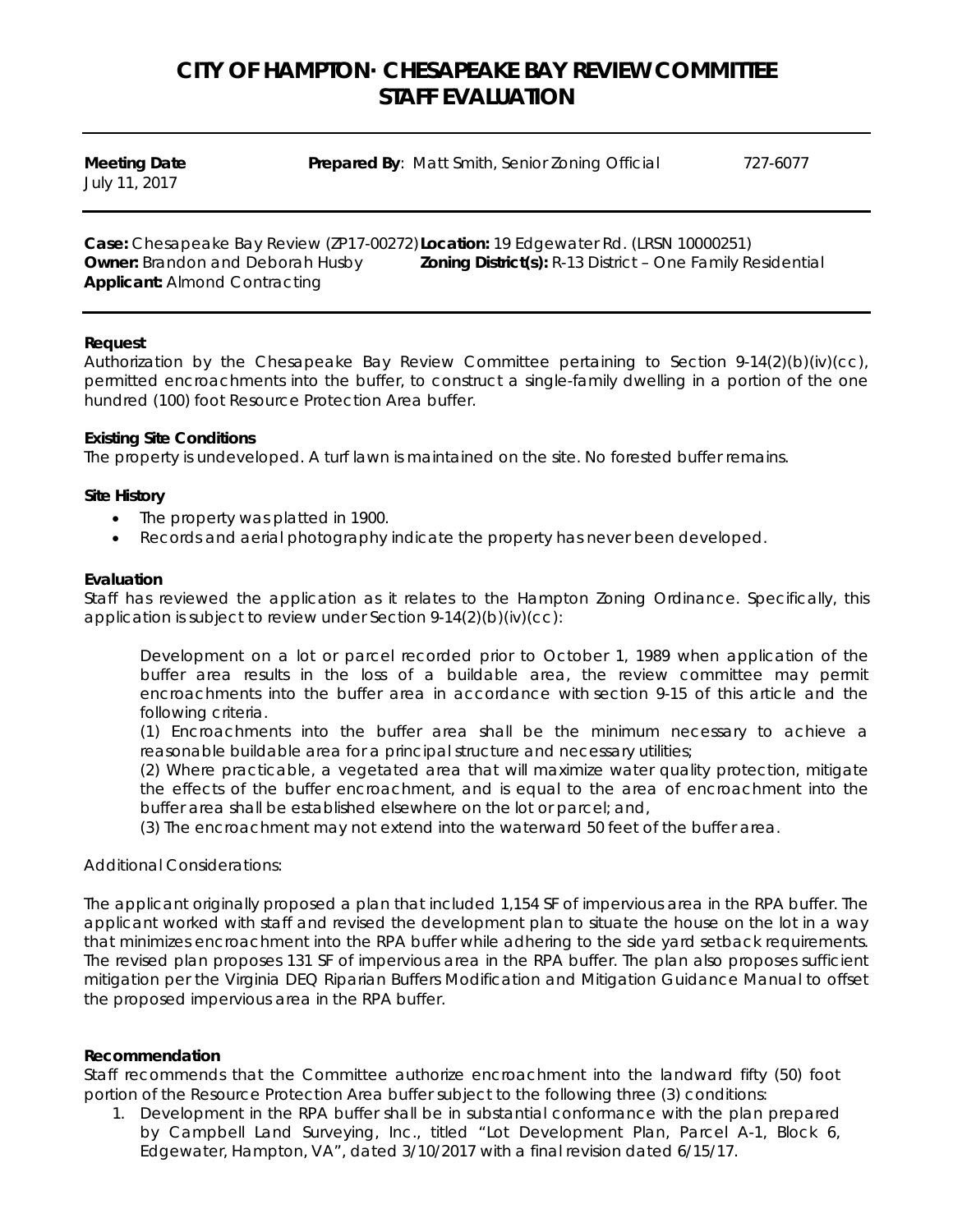- 2. Any permanent impervious area, including, but not limited to, the primary and accessory structures, parking areas, patios, decks, and porches, shall be mitigated for at the rate of one (1) unit of mitigation per every 400 square-feet, or portion thereof, of encroachment into the RPA buffer, according to the DCR Riparian Buffer Modification and Mitigation Guidance Manual.
- 3. Approval of this application only authorizes encroachment into the RPA buffer. All phases of the proposed development shall comply with all ordinances of the City of Hampton.



### **Aerial Map**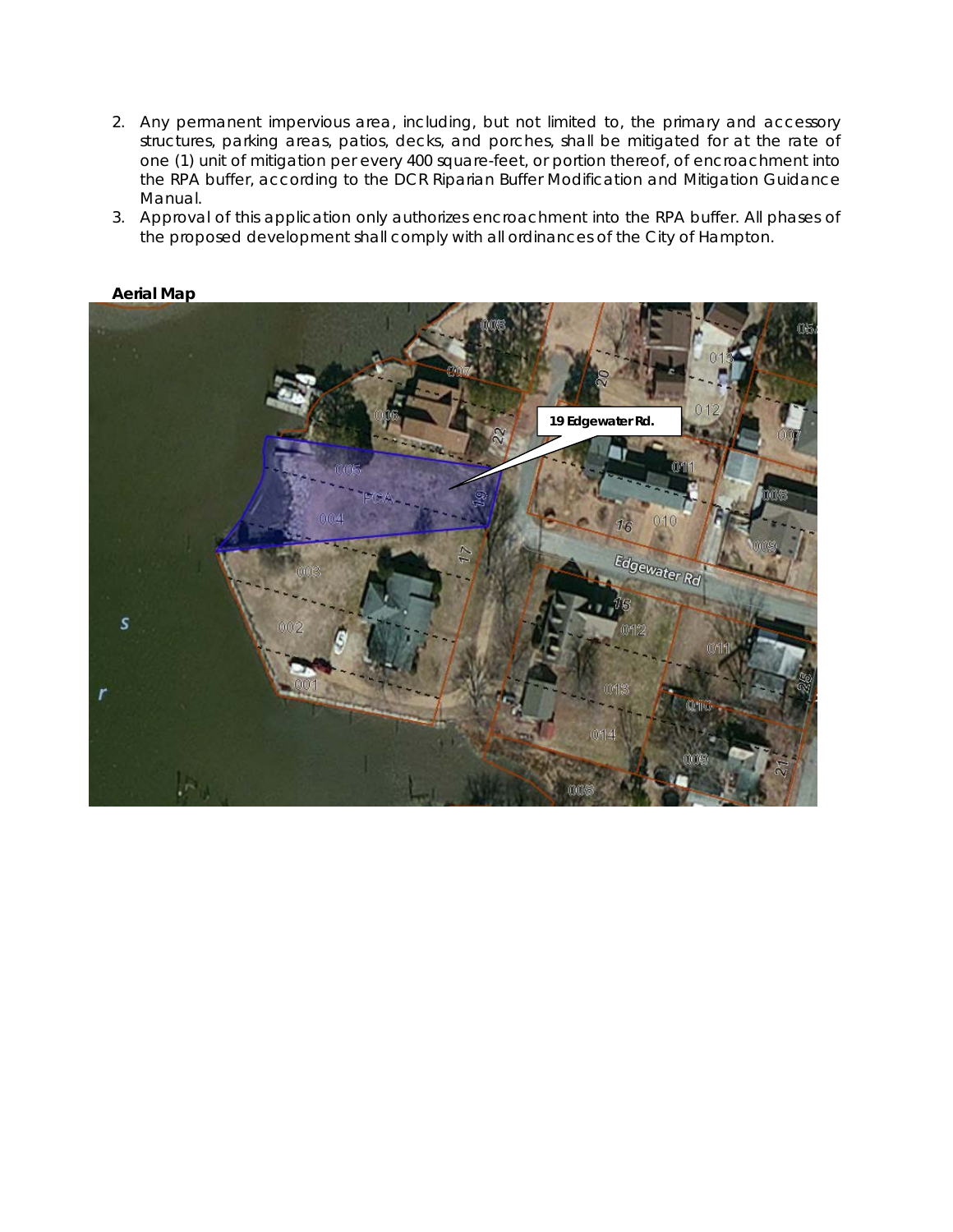

**O-CBP District – Chesapeake Bay Preservation Overlay (GIS)**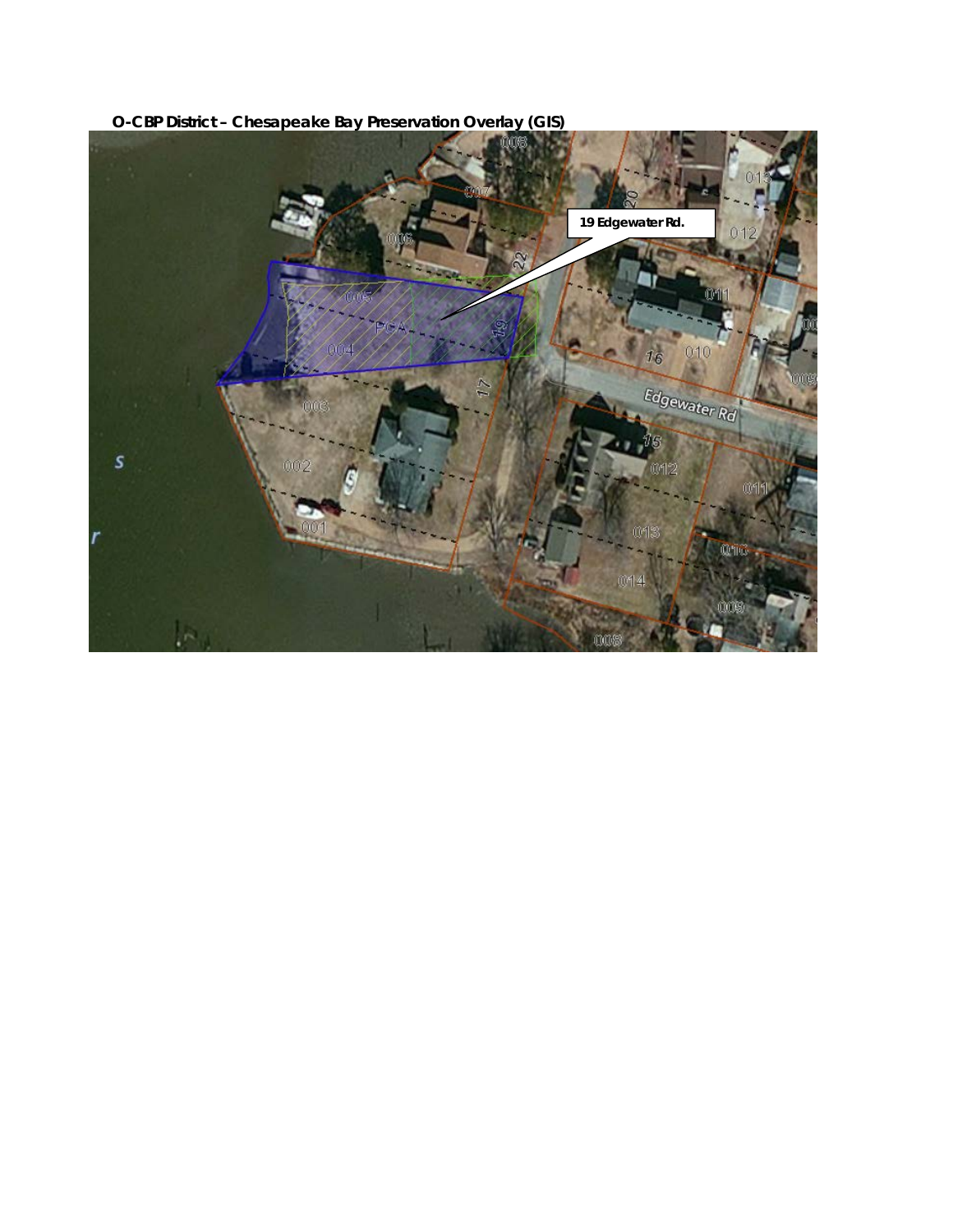